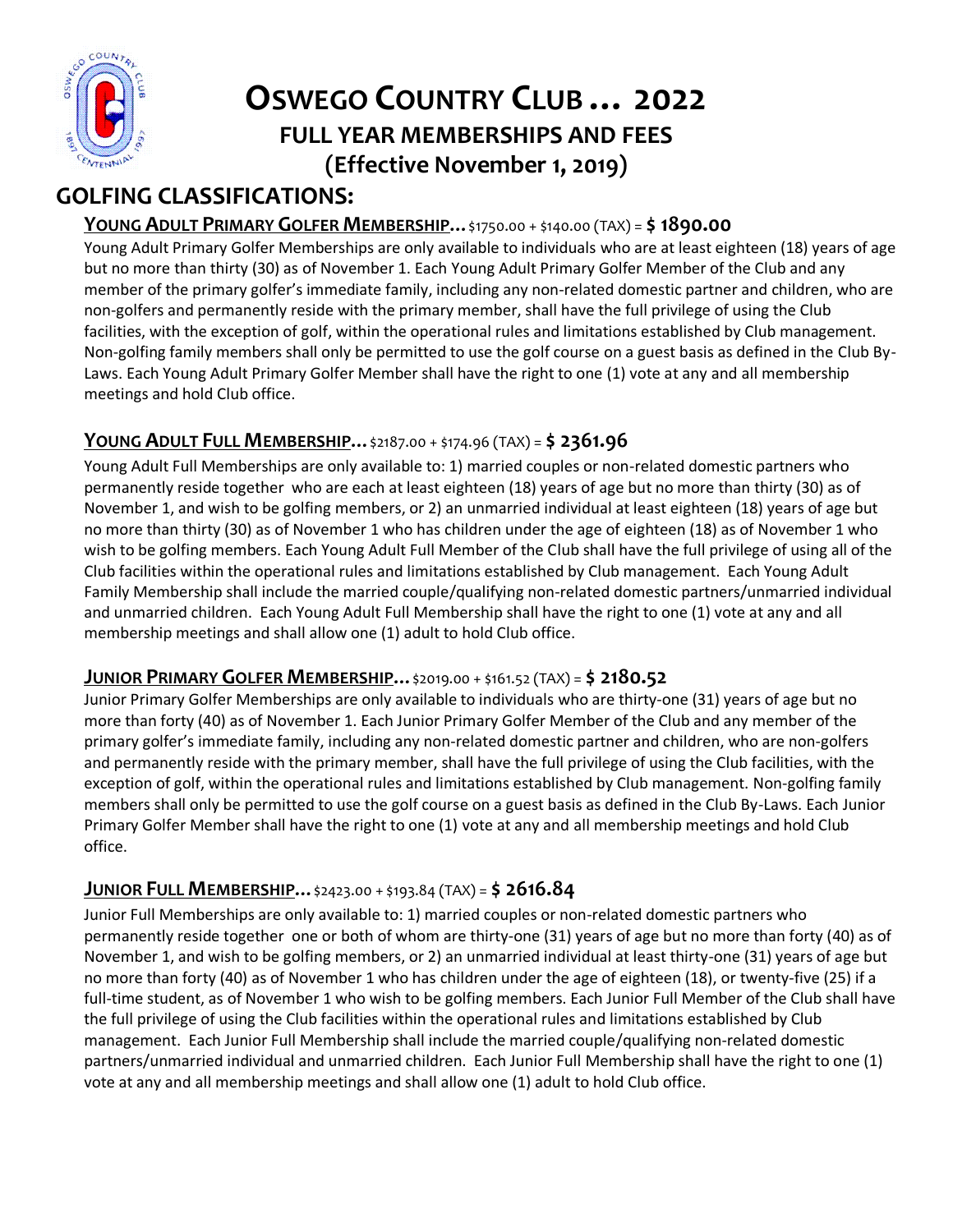#### **ADULT PRIMARY GOLFER MEMBERSHIP…**\$2860.00 + \$228.80 (TAX) = **\$ 3088.80**

Adult Primary Golfer Memberships are only available to individuals who are forty-one (41) years of age or older as of November 1. Each Adult Primary Golfer Member of the Club and any member of the primary golfer's immediate family, including any non-related domestic partner and children, who are non-golfers and permanently reside with the primary member, shall have the full privilege of using all of the Club facilities, with the exception of golf, within the operational rules and limitations established by Club management. Non-golfing family members shall only be permitted to use the golf course on a guest basis as defined in the Club By-Laws. Each Adult Primary Golfer Member shall have the right to one (1) vote at any and all membership meetings and hold Club office.

#### **ADULT FULL MEMBERSHIP…**\$3365.00 + \$269.20 (tax) = **\$ 3634.20**

Adult Full Memberships are only available to: 1) married couples or non-related domestic partners who permanently reside together one or both of whom are forty-one (41) years of age or older as of November 1, and wish to be golfing members, or 2) an unmarried individual at least forty-one (41) years of age as of November 1 who has children under the age of eighteen (18), or twenty-five (25) if a full-time student, as of November 1 who wish to be golfing members. Each Adult Full Member of the Club shall have the full privilege of using the Club facilities within the operational rules and limitations established by Club management. Each Adult Full Membership shall include the married couple/qualifying non-related domestic partners/unmarried individual and unmarried children. Each Adult Full Membership shall have the right to one (1) vote at any and all membership meetings and shall allow one (1) adult to hold Club office.

#### **SENIOR PRIMARY GOLFER MEMBERSHIP…**\$2524.00 + \$201.92 (TAX) = **\$ 2725.92**

Senior Primary Golfer Memberships are only available to individuals who are at least seventy (70) years of age as of November 1. Each Senior Primary Golfer Member of the Club and any member of the primary golfer's immediate family, including any non-related domestic partner and children, who are non-golfers and permanently reside with the primary member, shall have the full privilege of using the Club facilities, with the exception of golf, within the operational rules and limitations established by Club management. Non-golfing family members shall only be permitted to use the golf course on a guest basis as defined in the Club By-Laws. Each Senior Primary Golfer Member shall have the right to one (1) vote at any and all membership meetings and hold Club office.

#### **SENIOR FULL MEMBERSHIP…**\$2860.00 + \$228.80 (tax) = **\$ 3088.80**

Senior Full Memberships are for: 1) married couples or non-related domestic partners who permanently reside together one or both of whom are at least seventy (70) years of age as of November 1 and wish to be golfing members, or 2) an unmarried individual at least seventy (70) years of age as of November 1, who has children under the age of eighteen (18), or twenty-five (25) if a full-time student, as of November 1 who wish to be golfing members. Each Senior Full Member of the Club shall have the full privilege of using the Club facilities within the operational rules and limitations established by Club management. Each Senior Full Membership shall include the married couple/qualifying non-related domestic partners/unmarried individual and unmarried children. Each Senior Full Membership shall have the right to one (1) vote at any and all membership meetings and shall allow one (1) adult to hold Club office.

# **SENIOR PRIMARY GOLFER WEEKDAY MEMBERSHIP…**\$2356.00 + \$188.48 (TAX) = **\$ 2544.48**

Senior Primary Golfer Weekday Memberships are only available to individuals who are at least seventy (70) years of age as of November 1. Each Senior Primary Golfer Weekday Member of the Club shall have the full privilege of using all of the Club facilities Monday thru Friday during normal open golf hours. Each Senior Primary Golfer Weekday Member of the Club and any member of the primary golfer's immediate family, including any non-related domestic partner and children, who are non-golfers and permanently reside with the primary member, shall have the full privilege of using all of the Club facilities, with the exception of golf, Monday through Friday within the operational rules and limitations established by Club management. Non-golfing family members shall only be permitted to use the golf course on a guest basis as defined in the Club By-Laws. Each Senior Primary Golfer Weekday Member shall have the right to one (1) vote at any and all membership meetings and hold Club office.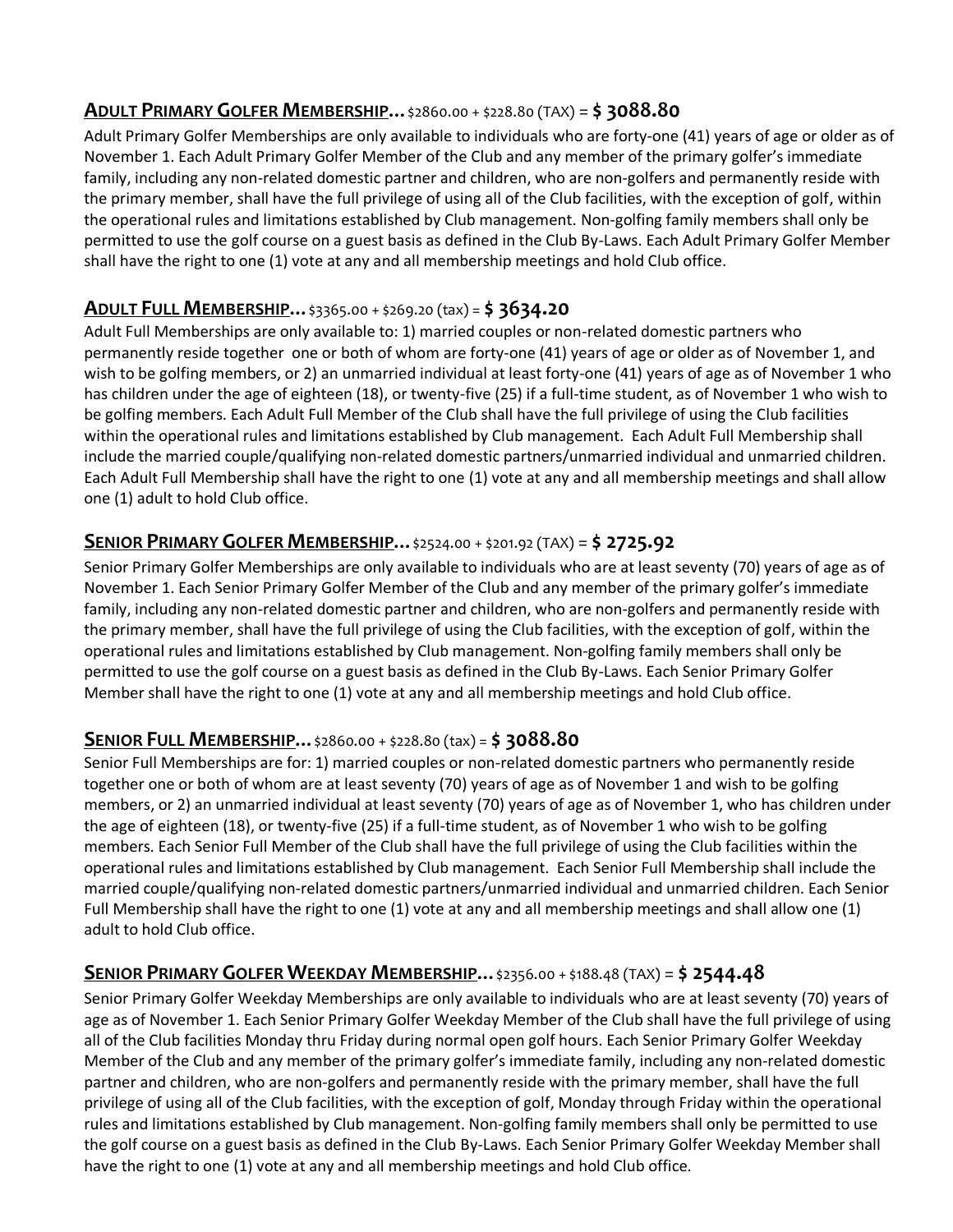#### **SENIOR FULL WEEKDAY MEMBERSHIP…**\$2692.00 + \$215.36 (tax) = **\$ 2907.36**

Senior Full Weekday Memberships are for: 1) married couples or non-related domestic partners who permanently reside together, one or both of whom are at least seventy (70) years of age as of November 1, and wish to be golfing members, or 2) an unmarried individual at least seventy (70) years of age as of November 1, who has children under eighteen (18), or twenty-five (25) if a full-time student, who wish to be golfing members. Each Senior Full Weekday Member of the Club shall have the full privilege of using the Club facilities Monday thru Friday during normal open golf hours and within the operational rules and limitations established by Club management. Each Senior Full Weekday Membership shall include the married couple/qualifying non-related domestic partners/unmarried individual and children or grandchildren. Each Senior Full Weekday Membership shall have the right to one (1) vote at any and all membership meetings and shall allow one (1) adult to hold Club office.

# **CORPORATE MEMBERSHIP…**\$ 3775.00 + \$ 302.00 (tax) = **\$ 4077.00**

This membership is held in the name of and paid for by a company or organization. The company or organization designates one (1) individual to be the contact person who shall be the only individual authorized to deal with OCC in matters relating to this membership including, but not limited to, designating players and making any necessary payment arrangements.

Corporate membership allows the company or organization who holds the membership up to fifty (50) 18-hole rounds of golf at Oswego Country Club (cart included) for employees and/or guests at no additional charge. Tee times arranged through the pro shop are required. Unless otherwise pre-approved by the Board, play is limited to a maximum of twelve (12) players per day but there shall be no other restrictions on weekday (non-holiday) play other than those imposed on all play (tournaments, leagues, etc.). The playing privileges of this membership may only be used after 11:00 AM on weekends and holidays.

# **75 Mile Golfing Membership...** \$1225.00 + \$98.00 (tax) = **\$ 1323.00**

75 Mile Golfing Memberships are only available to individuals visiting the local area who maintain a permanent residence at least 75 miles from Oswego Country Club and do not own, rent or otherwise maintain a residence or dwelling of any type for the purpose of seasonal living in the local area (e.g. snowbirds). 75 Mile Golfing Memberships are available to individuals at least twenty–five (25) years of age as of November 1. 75 Mile Golfing Members may use the golf course on a limited basis as defined in the By-Laws. Each 75 Mile Golfing Member of the Club and any member of the 75 Mile golfer's immediate family including any non-related domestic partner, their children and grandchildren over the age of five (5) and under the age of eighteen (18) or twenty-five (25) if a fulltime student who are non-golfers shall have the full privilege of using the Club facilities, with the exception of golf, within the operational rules and limitations established by Club management. Non-golfing family members shall only be permitted to use the golf course on a guest basis as defined in the Club By-Laws. 75 Mile Golfing Members are eligible to vote at membership meetings and elections, but not hold Club office.

# **FULL-TIME COLLEGE STUDENT MEMBERSHIPS…**\$817.00 + \$65.36 (TAX) **= \$ 882.36**

Full-Time College Student Memberships are only available to Full-Time College Students who are at least nineteen (19) and under the age of twenty five (25) as of November 1 who wish to be golfing members. Each Full-Time College Student Member of the Club shall have the full privilege of using all of the Club facilities within the operational rules and limitations established by Club management. Each Full-Time College Student Membership shall include only the student applying for membership. Full-Time College Student Members shall not have the right to vote at any membership meetings and shall not be allowed to hold Club office. Course play in this category shall be limited to June  $1<sup>st</sup>$  thru August  $31<sup>st</sup>$  of the membership year. Full-Time College Student Members will not be charged an annual minimum and will not be allowed charging privileges at the club.

# **FULL-TIME HIGH SCHOOL STUDENT MEMBERSHIPS…**\$613.00 + \$49.04 (TAX) **= \$ 662.04**

Full-Time High School Memberships are only available to Full-Time High School Students who are at least fourteen (14) and not more than eighteen (18) years of age as of November 1 who wish to be golfing members. Each Full-Time High School Student Member of the Club shall have the full privilege of using all of the Club facilities within the operational rules and limitations, for their particular age group, established by Club management. Each Full-Time High School Student Membership shall include only the student applying for membership. Full-Time High School Student Members shall not have the right to vote at any membership meetings and shall not be allowed to hold Club office. Course play in this category shall be limited to July  $1<sup>st</sup>$  thru August  $31<sup>st</sup>$  of the membership year. Full-Time High School Student Members will not be charged an annual minimum and will not be allowed charging privileges at the club.